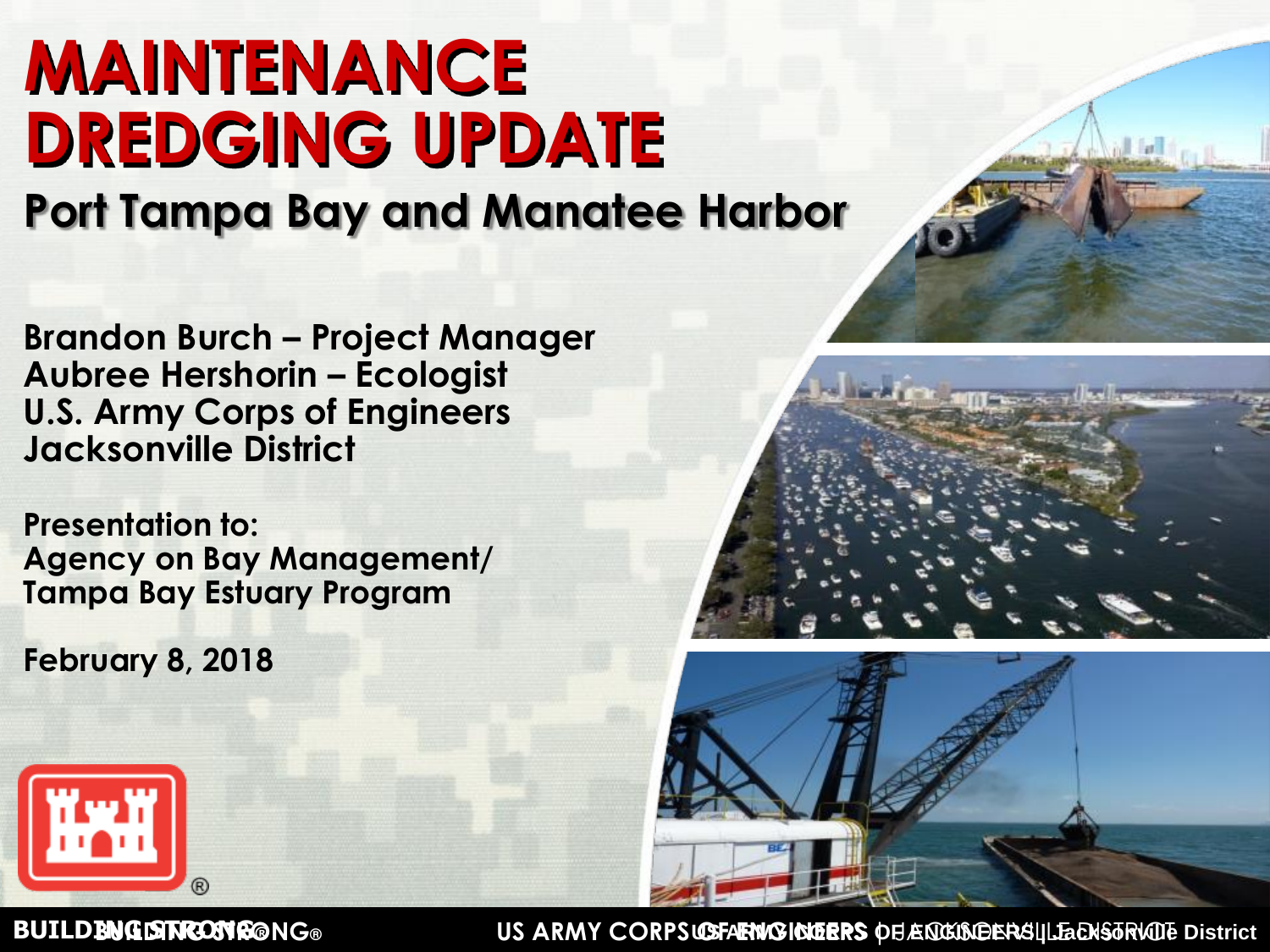# **TAMPA HARBOR FY 17 DREDGING**



# **Upper Harbor and St. Pete Harbor**

### **Upper Harbor:**

160,000 CY of material from Ybor Channel, Upper and Lower Sparkman Channel, Port Sutton, and East Bay

## **St. Pete Harbor**

- 97,000 CY of material from St. Petersburg Harbor Turning Basin and Entrance Channel
- Placement at Upland Disposal Area



 $\mathfrak{D}$ 

**US ARMY CORPS OF ENGINEERS | Jacksonville District**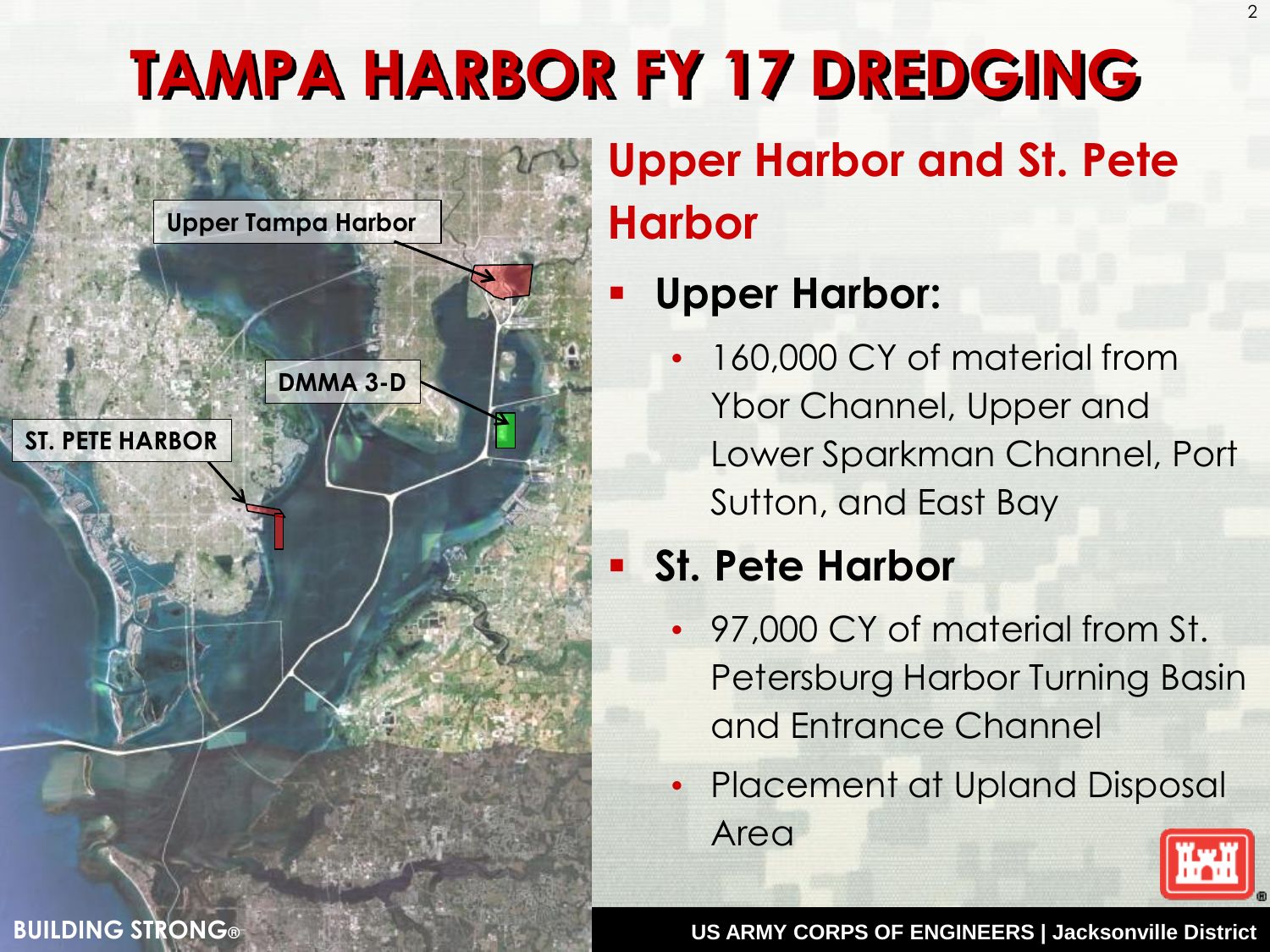# **ALAFIA RIVER/MANATEE HARBOR FY 17 DREDGING**



### **Combined Dredge Contract:**

- Estimated Project Completion **end of April 2018**
- **Alafia River -** Main Channel and Turning Basin (132,000 cy)
	- Placement at DMMA 3-D
	- **Manatee Harbor -** Entrance Channel, Turning Basin, Berthing Areas (82,000 cy)

land Site



### **BUILDING STRONG® US ARMY CORPS OF ENGINEERS | Jacksonville District**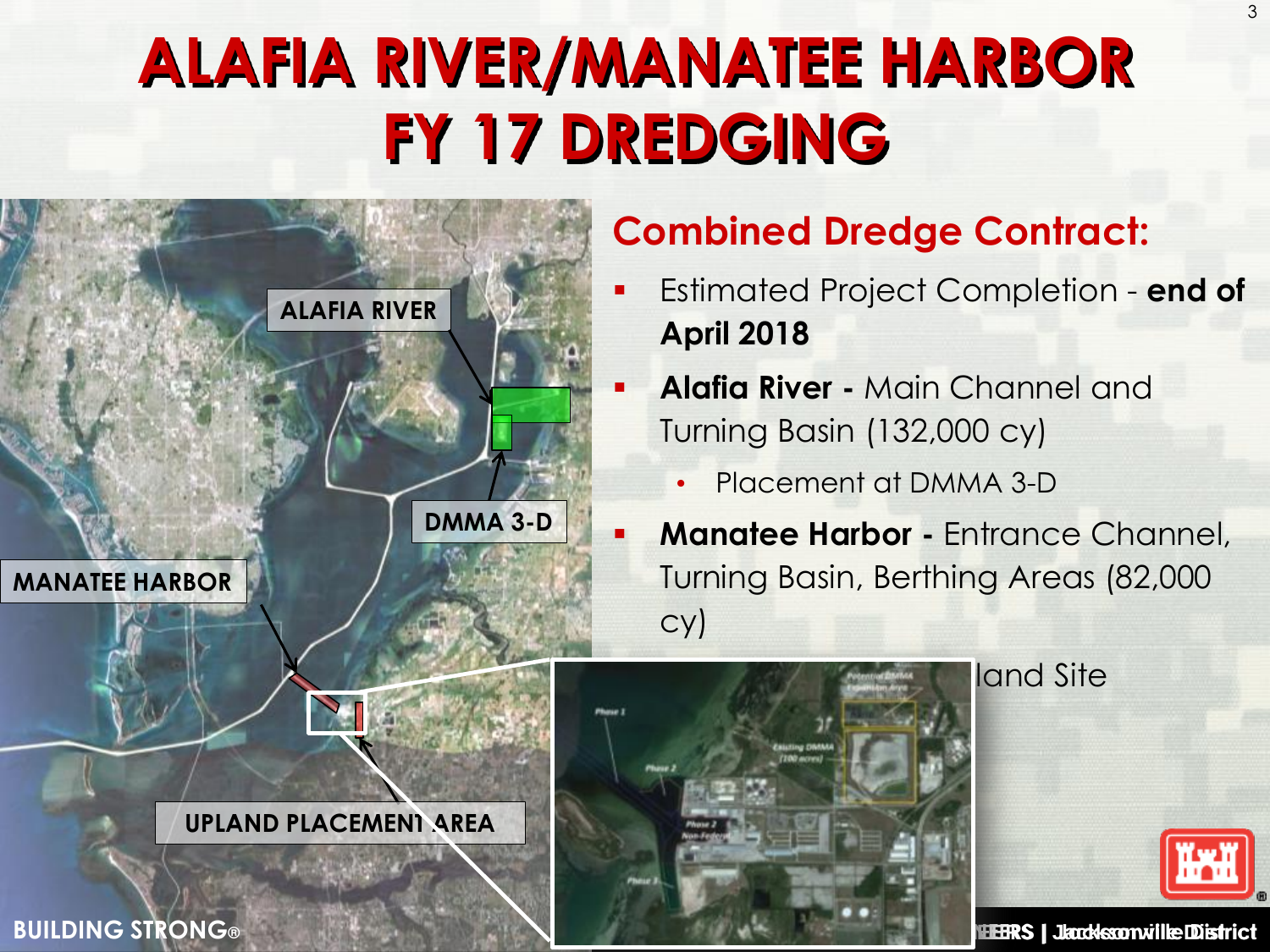# **TAMPA HARBOR FY 18 DREDGING**



## **FY 18 Proposed Dredging Entrance Channel Cuts**

- Egmont Cuts 1 & 2
- Mullet Key Cut
- 850,000 CY of shoaled material
- Placement on Egmont Key
- Plans and Specifications underway. Advertisement planned for July 2018.







**BUILDING STRONG**<sup>®</sup>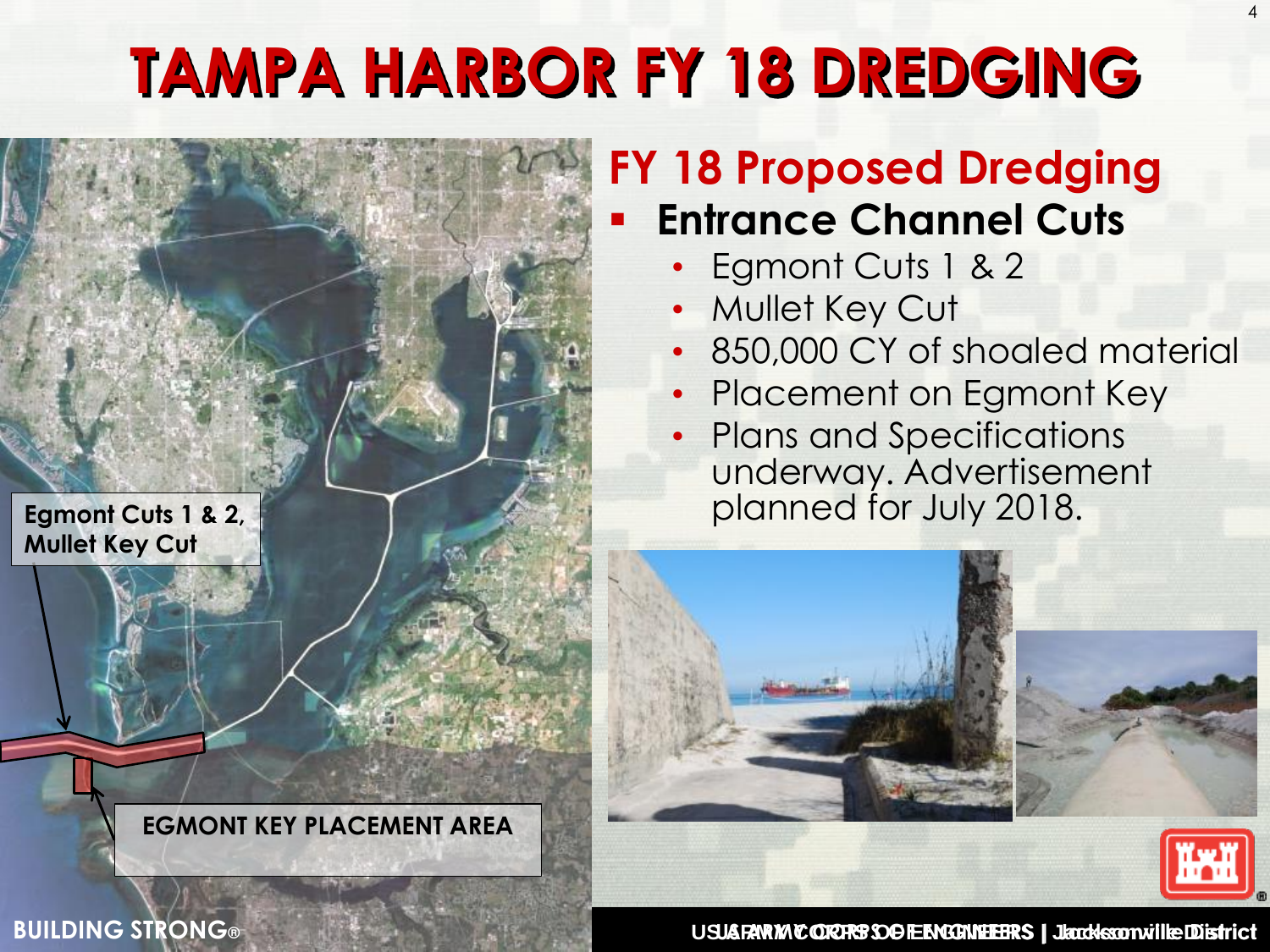# **TAMPA HARBOR: BIG BEND DEEPENING**



**BUILDING STRONG®**

## **Scope of Work:**

- Deepening Entrance Channel, East Channel, Inner Channel, Turning Basin, and associated Non-Federal Berthing Area.
- Expand the Turning Basin to 1200'
- Widen the Entrance Channel 50' to the North
- Estimated 4 million cubic yards of material will be placed upland in DMMA 3-D



5

**BUILDING STRONGERS | Jacksonville District**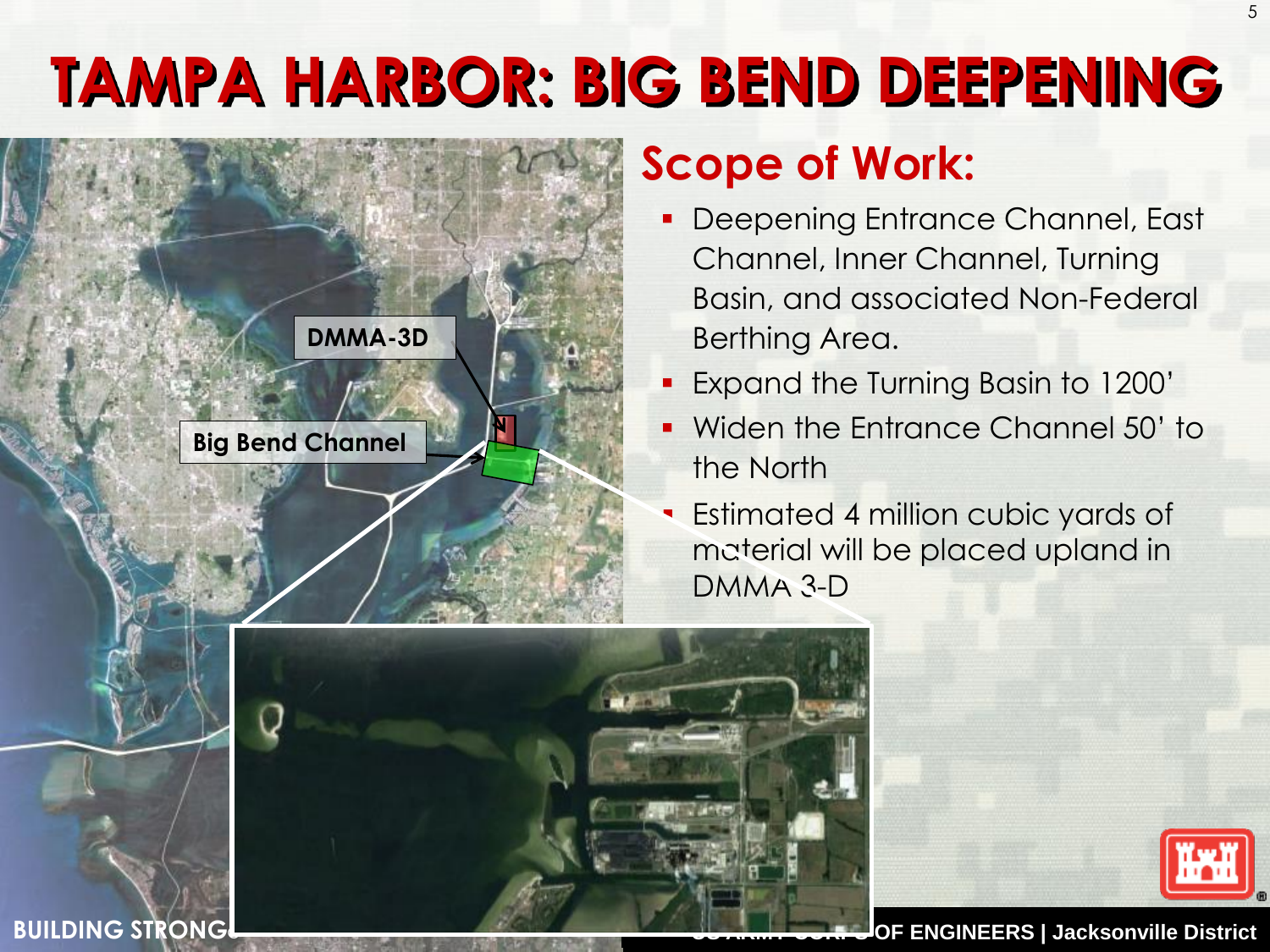# **PINELLAS COUNTY SPP: SK, TI, LK**



| Segment                           | <b>Location of Fill</b>                        | <b>R</b> Monuments                   | Volume (cy)                             | <b>Borrow Area</b>                   |
|-----------------------------------|------------------------------------------------|--------------------------------------|-----------------------------------------|--------------------------------------|
| Sand Key                          | Most of Segment                                | R56 to R109<br>Gaps Due To Easements | 1.3 million<br>FCCE portion:<br>690,000 | <b>Egmont Shoals</b>                 |
|                                   | Treasure Island Sunshine Beach<br>Sunset Beach | R126C to R128                        | 250,000                                 | John's Pass,<br><b>Egmont Shoals</b> |
| Long Key<br>*Currently not funded | Upham Beach                                    | R 144-146                            | 150,000                                 | <b>Egmont Shoals</b>                 |

### **Project Website:**

http://www.saj.usace.army.mil/Missions/Civil-Works/Shore-Protection/Pinellas-County/

### **BUILDING STRONG**<sup>®</sup>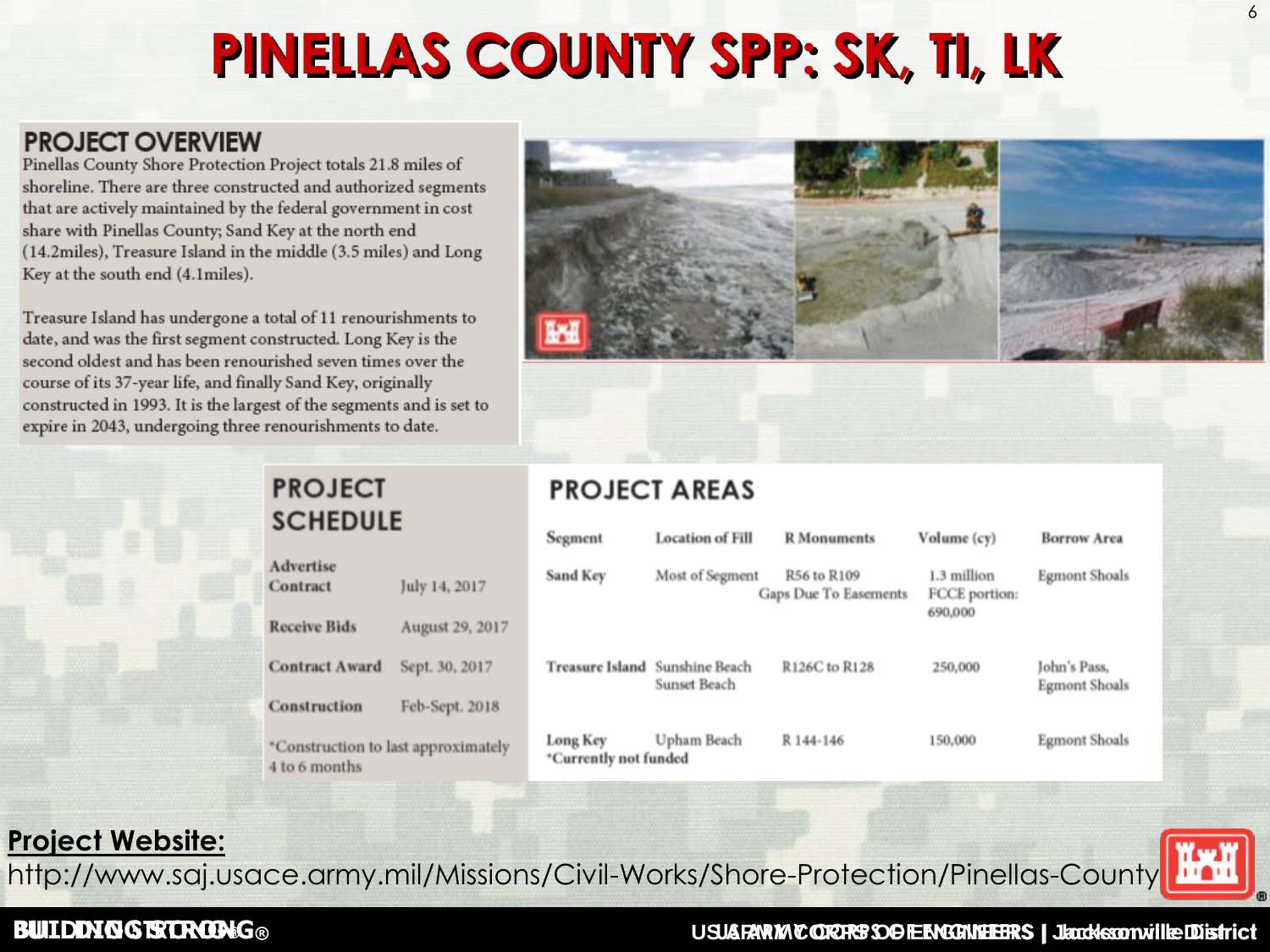# **FY 18 BUDGET**

- **\$8,290,000 O&M**
- **\$ Work Plan (additional funds)**
	- Tampa Harbor O&M
	- Manatee Harbor O&M
- **FY19 Presidents Budget planned to be released any day**





**BUILDING STRONG® US ARMY CORPS OF ENGINEERS | Jacksonville District**